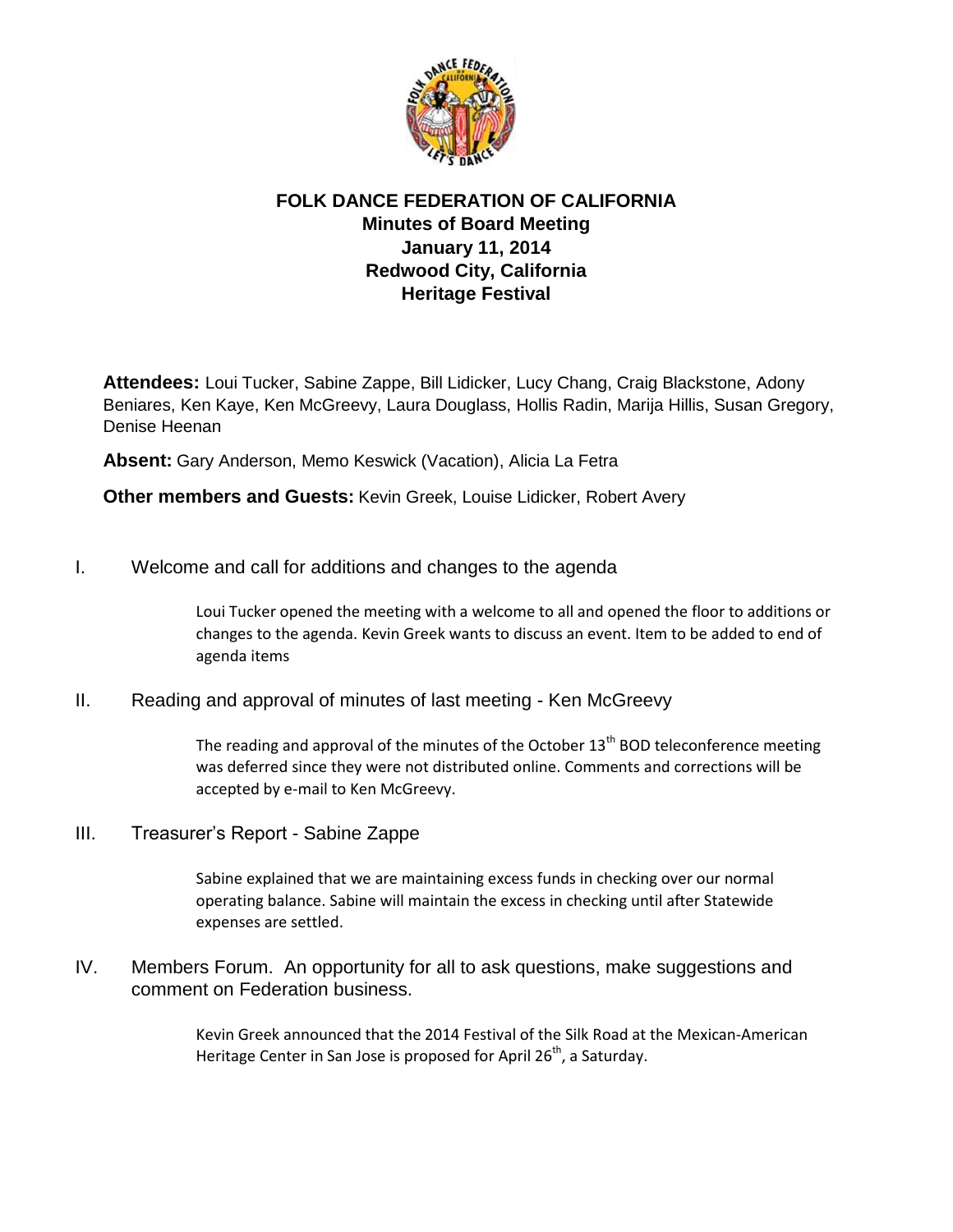It was noted that this might conflict with the Blossom Festival which normally would be Sunday the 27<sup>th</sup>.

Kevin will be heavily involved in the organization of the Festival this year and is asking if someone would volunteer to stage a Flash Mob dance as he did for last year's Silk Road Festival.

Craig Blackstone commented that the venue for Blossom Festival is uncertain at this point due to the turmoil caused by City College of San Francisco's ongoing accreditation battle. As a result it is possible the Blossom Festival might have to shift venue and move to Saturday the 26<sup>th</sup>.

V. Committee Reports (please review Committee membership list in attachments) The order is arbitrary and will change at each meeting, depending on the importance of the items to be discussed.

Membership.. . . . . . . . . . . . . . . . . . . . . . . . . . . . . . Marion Rose/Alicia La Fetra

Marion Rose is stepping done as Membership Chair. The Board approved a motion to recognize Marion Rose for her years of service and to welcome with full appreciation the willingness of Alicia LaFetra to take over this post.

Some typographical errors for some members listed as dropping membership are to be corrected. There is an error in which a Chang member is dropping and not the group. Also Marcel & Kathy Vinokur will remain as Family members, but their group is decommissioned. Moved by Loui Tucker, seconded by Laura Douglass. to approve new members. All ayes.

Insurance . . . . . . . . . . . . . . . . . . . . . . . . . . . . . . . . . . . . . . . . . . . . . . Ken Kaye

Our 1<sup>st</sup> claim as described in the (agenda distribution attached) Insurance report was discussed. Ken Kaye reviewed the details and the discussion turned to providing guidance to our groups so they can efficiently handle insurance claims. Ken Kaye will send a suggested policy to group/club leaders for how to handle insurance claims. Ken Kaye will also prepare and send a letter to at least the uncovered clubs to ensure that they are aware they are NOT automatically covered.

Institutes. . . . . . . . . . . . . . . . . . . . . . . . . . . . . . . . . . . . . . . . . . Denise Heenan See Denise's report (attached to agenda distribution)

Promotion. .F.u.n.d. . . . . . . . . . . . . . . . . . . . . . . . . .. Marija Hillis/Lucy Chang Clarification: Lucy acted as interim Promotions Chair (members: Bruce Mitchell, Memo Keswick, Gary Anderson.) for Sacramento International Folkdancers (SIFD) Event (see attached report)

Marija Hillis – Received request for Waldorf School San Francisco asking for \$800.00 for musicians for a community event with Eric Hoffman in February.

There was a brief discussion and this seen favorably by the majority.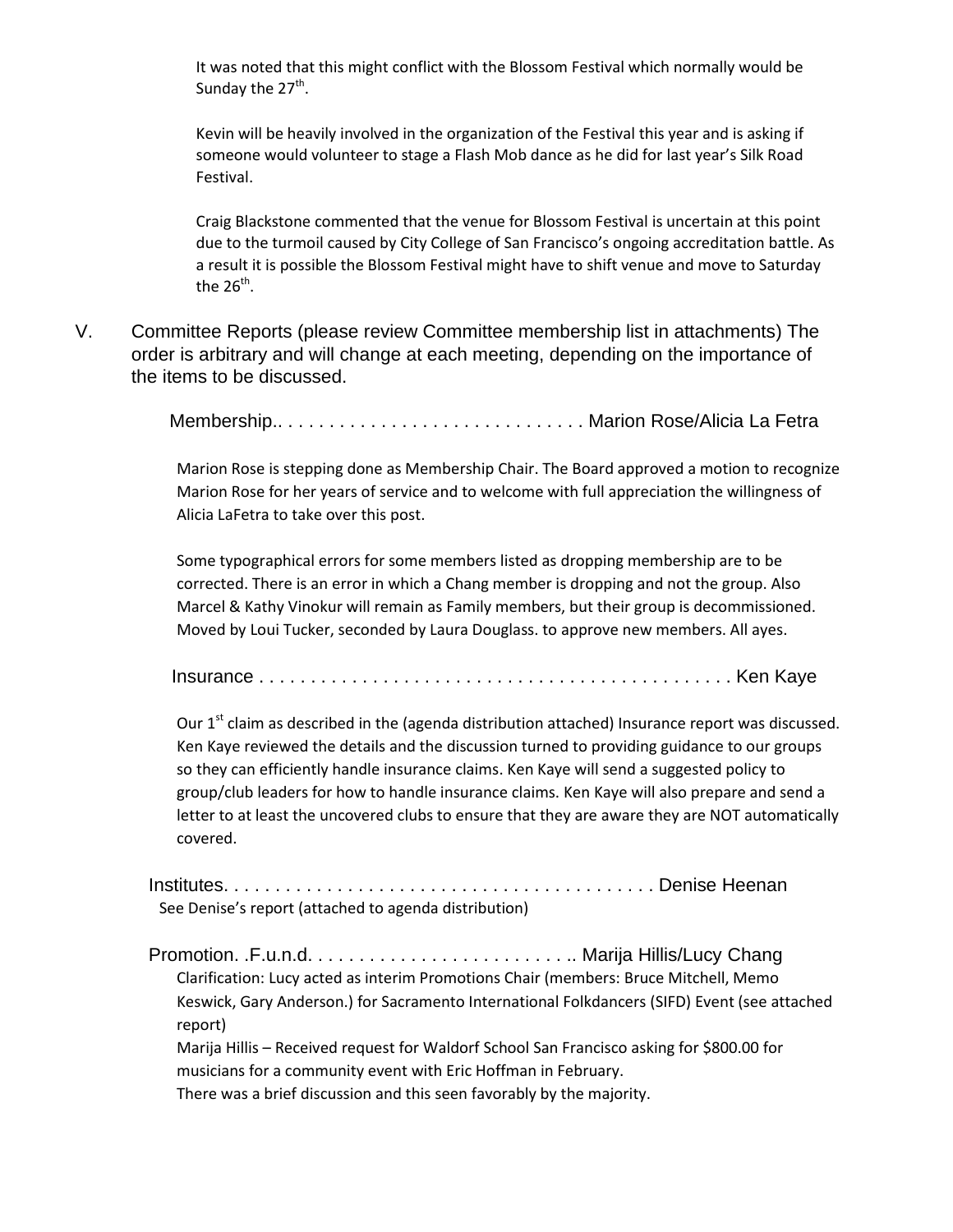However this will be evaluated and decided by the Promotions Committee

## \*\*Promotion Fund: Fund-Raising Project - Loui Tucker

History: Funds were borrowed from the Promotion Fund to initiate the production and sale of Federation branded t-shirts and tote bags as a fund raiser. The money advanced has been earned back. Half of the tote bags remain/just 10 t-shirts remain.

## \*\*Statewide - Lenore Frigo

The hotel is really really new and about a 10 minutes drive from our venue It is *SO* new it's still shown as an empty lot on Google Street view We can push this as a bargain Memorial Day weekend. We need to promote this to NW (Oregon etc.) dancers and lobby Sacramento area dancers to attend.

Scholarship . . . . . . . . . . . . . . . . . . . . . . . . . . . . . . . . . . . . . . . . . . . . Connie Hull We have to date received no applications – we need to stress that these are not limited to Stockton Camp

Archives .. . . . . . . . . . . . . . . . . . . . . . . . . . . . . . . . . . . . . . . . . . . Adony Beniares Gertrude Khuner's collection may be donated to the Federation. The exact content is to be determined.

Laura Douglass has a collection of 78s from a member. She asked for advice on recording and preserving them. Suggestions from Ken McGreevy, Loui Tucker and others. It was suggested that she check the titles against the UOP Lawton Harris Library collection managed by Bruce Mitchell before proceeding.

Adony will schedule an Archives storage space review/clean up party for Fall 2014

Communications . . . . . . . . . . . . . . . . . . . . . . . . . . . . . . . . . . . . . Adony Beniares The Board unanimously approved the appointment of Hollis Radin to Chair of Communications. Hollis accepted. Hollis reported the Federation's Facebook site is underused despite attempts to promote it's use. Meetup.com is also useful as a place to post events; but we need to make it more active since more activity draws more interest.

Publicity. . . . . . . . . . . . . . . . . . . . . . . . . . . . . . . . . . . . . . . . . . . . . Susan Gregory No report

Thanks were expressed by the Board to Susan for the timely delivery of tasty breakfast goodies. Much appreciated in our chilly meeting space.

*Let's Dance!* Editor. . . . . . . . . . . . . . . . . . . . . . . . . . . . . . . . . . . . . Gary Anderson Bill Lidicker noted that there were several mistakes in the construction / layout of the most recent Let's Dance. The consensus was that these are likely layout errors or possibly software defects or quirks. It was remarked that Gary had just recently switched to a new computer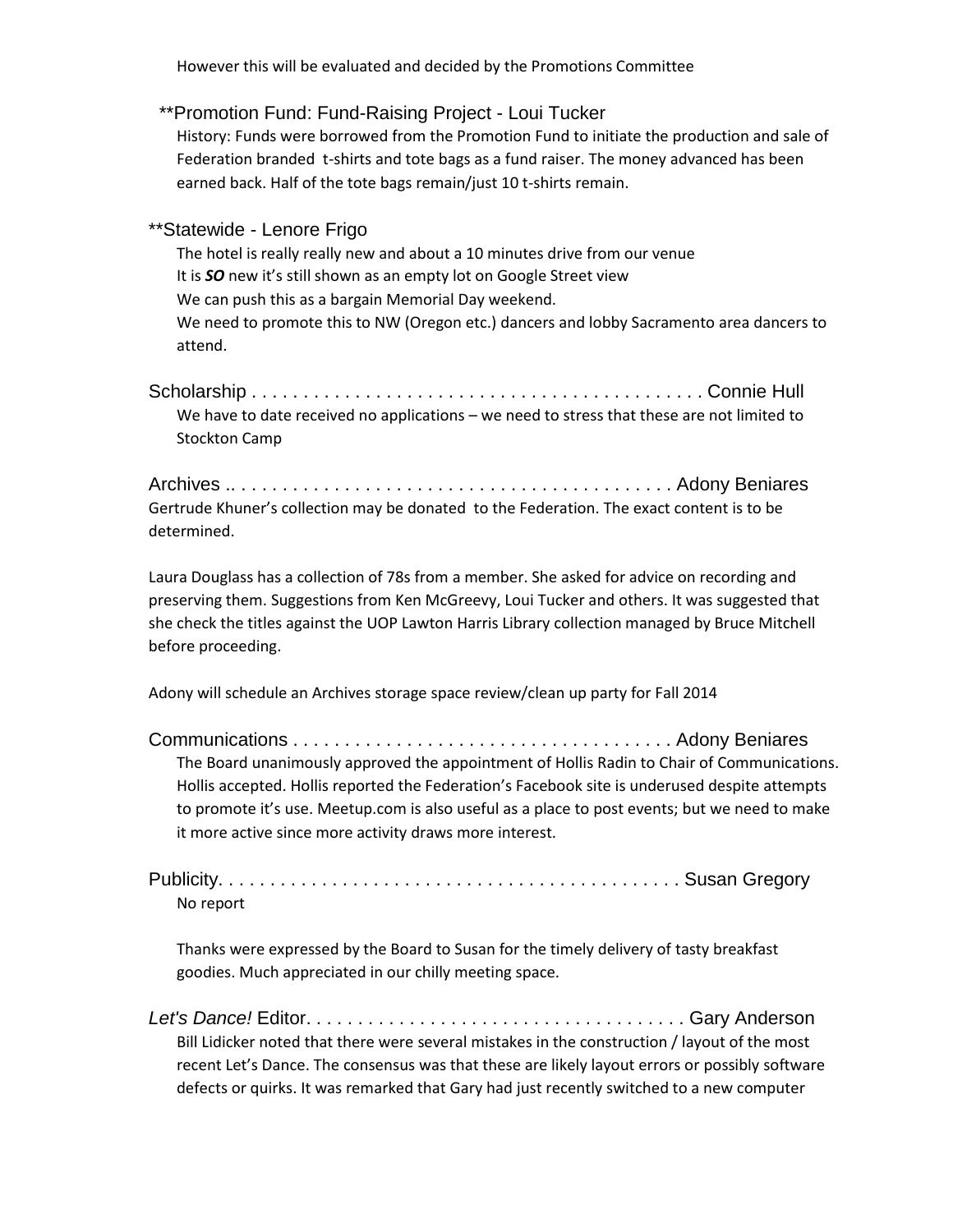Action: Loui will ask Gary to send proof copy to her and Bill L. for final review for future issues of *Let's Dance*.

An ad hoc discussion regarding dance notation began based on Erica's use of Israeli dance notation for the Heritage Festival syllabus and the possibility of supplying either videos (DVD) or including URLs to YouTube or other website videos. No action items.

Research . . . . . . . . . . . . . . . . . . . . . . . . . . . . . . . . . . . . . . . . . . . Cricket Raybern No Report

Ad Hoc Committee on Outreach to Education Community.. . . .. . Hollis Radin

No Report

Nominating Committee……………………………………………..Craig Blackstone

Craig Blackstone reported that 3 of the 4 serving officers were willing to be nominated for another year; however Sabine stated that she is willing to serve again so we have 4 of 4 for the available offices.

Craig reports that the [www.folkdance.com](http://www.folkdance.com/) link to the By-Laws is broken.

Loui will investigate.

Loui asked Craig to provide the Nominees information in copy to Gary A. by February 1<sup>st</sup> for Let's Dance. The announcement should be clear that we are still open for nominations and that members can be nominated at the April BOD and General Membership Meeting.

## VI. Other Issues, New and Old: Federation Music and Video library.

Can we share music? How should we do this? What videos should be available on the Federation website. Can we use what we have? How should we share them?

Discussion:

Do we have the right to distribute music and videos on the Federation website?

For video: The consensus is Yes, but we should start with videos from Teachers who *have* already given their approval. The consensus is to proceed and ask permission from the living presenters if there is any question as to rights.